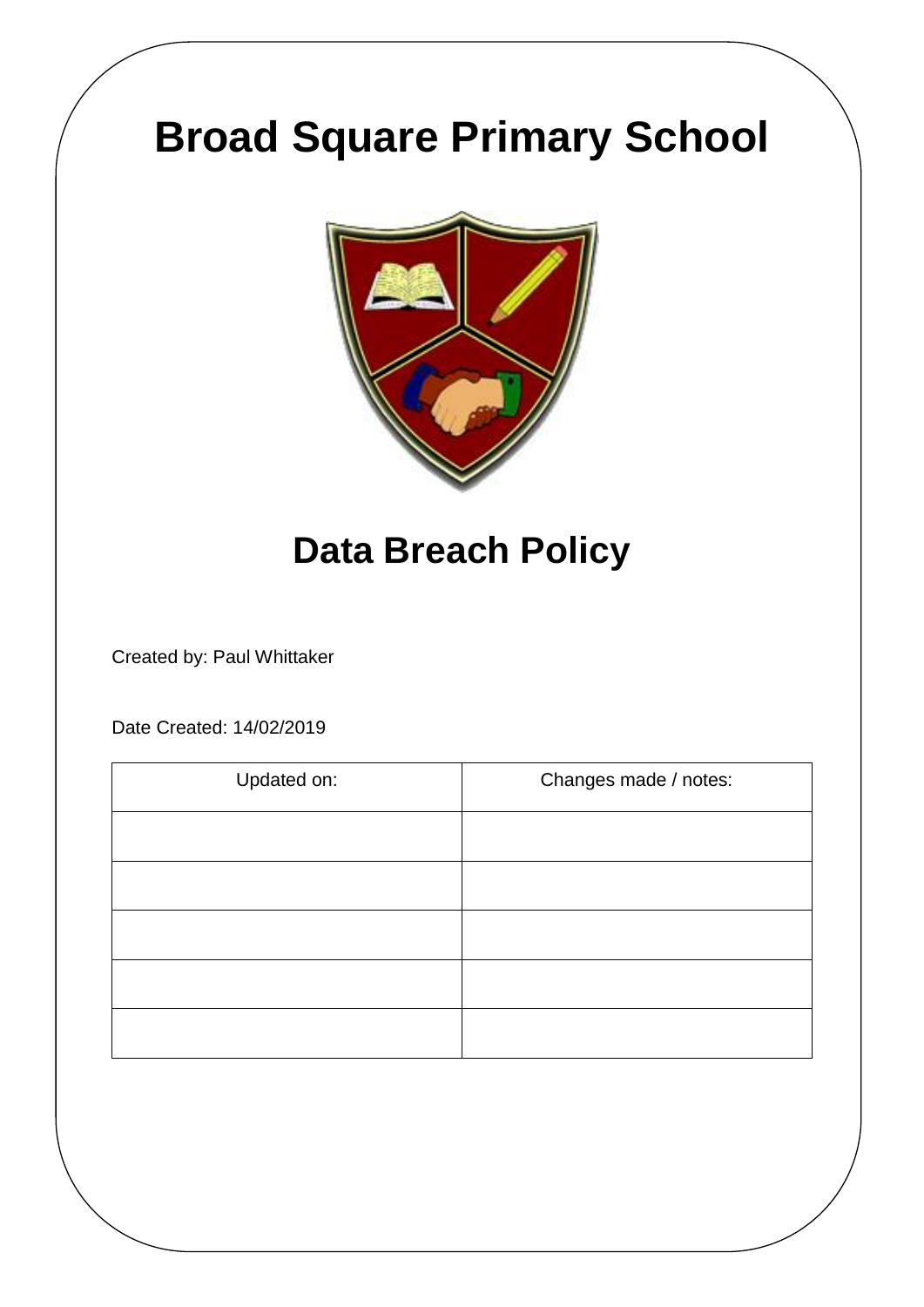#### **DATA BREACH POLICY**

The General Data Protection Regulation (GDPR) aims to protect the rights of individuals about whom data is obtained, stored, processed or supplied and requires that organisations take appropriate security measures against unauthorised access, alteration, disclosure or destruction of personal data.

The GDPR places obligations on staff to report actual or suspected data breaches and our procedure for dealing with breaches is set out below. All members of staff are required to familiarise themselves with its content and comply with the provisions contained in it. Training will be provided to all staff to enable them to carry out their obligations within this policy.

Data Processors will be provided with a copy of this policy and will be required to notify the School of any data breach without undue delay after becoming aware of the data breach. Failure to do so may result in a breach to the terms of the processing agreement.

Breach of this policy will be treated as a disciplinary offence which may result in disciplinary action under the School's Disciplinary Policy and Procedure up to and including summary dismissal depending on the seriousness of the breach.

This policy does not form part of any individual's terms and conditions of employment with the School and is not intended to have contractual effect. Changes to data protection legislation will be monitored and further amendments may be required to this policy in order to remain compliant with legal obligations.

#### **Definitions**

#### **Personal Data**

Personal data is any information relating to an individual where the individual can be identified (directly or indirectly) from that data alone or in combination with other identifiers we possess or can reasonably access. This includes special category data and pseudonymised personal data but excludes anonymous data or data that has had the identity of an individual permanently removed.

Personal data can be factual (for examples a name, email address, location or date of birth) or an opinion about that person's actions or behaviour.

Personal data will be stored either electronically or as part of a structured manual filing system in such a way that it can be retrieved automatically by reference to the individual or criteria relating to that individual.

#### **Special Category Data**

Previously termed "Sensitive Personal Data", Special Category Data is similar by definition and refers to data concerning an individual's racial or ethnic origin, political or religious beliefs, trade union membership, physical and mental health, sexuality, biometric or genetic data and personal data relating to criminal offences and convictions.

#### **Personal Data Breach**

A personal data breach is a breach of security leading to the accidental or unlawful destruction, loss, alteration, unauthorised disclosure of, or access to, personal data or special category data transmitted, stored or otherwise processed.

#### **Data Subject**

Person to whom the personal data relates.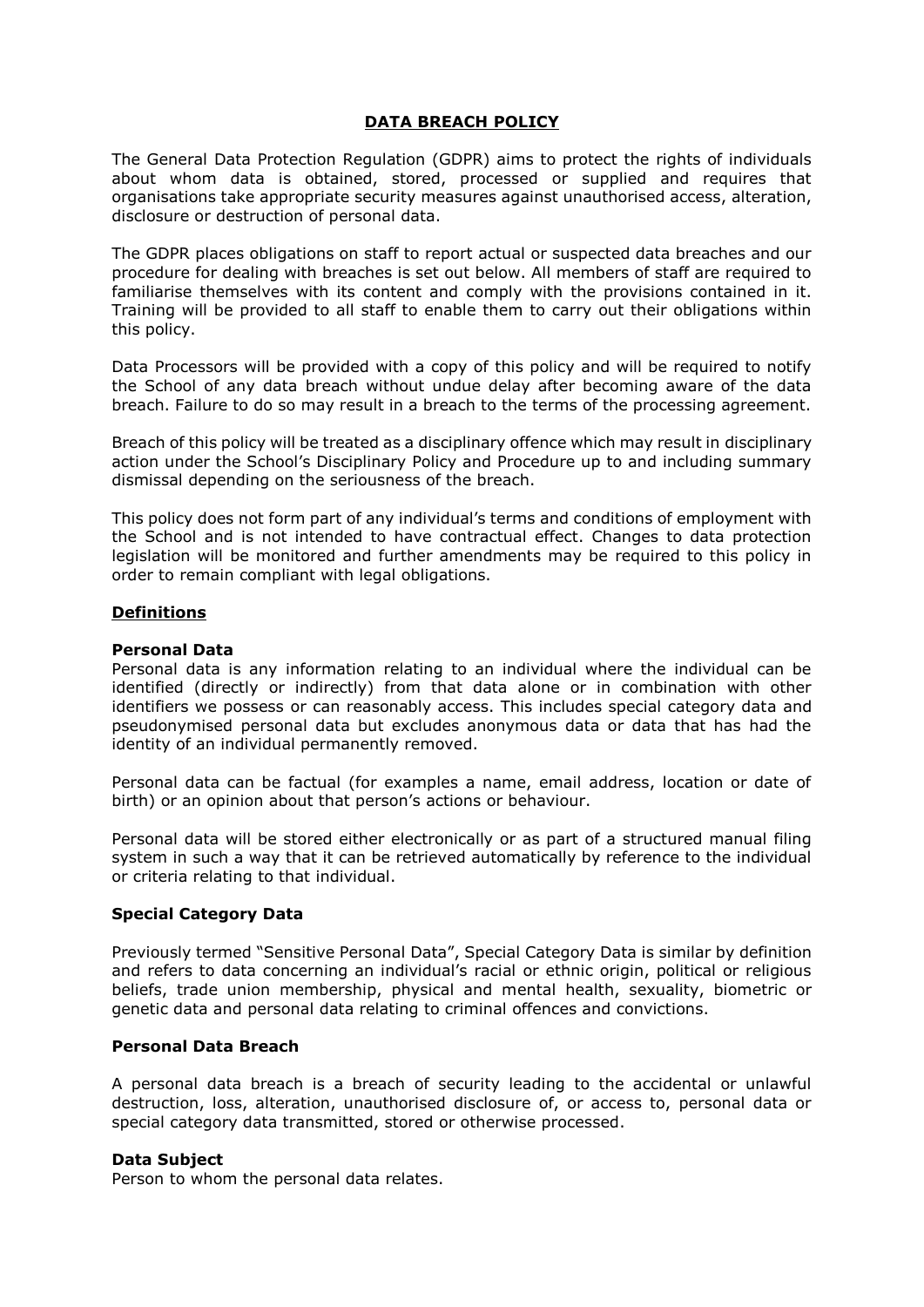# **ICO**

ICO is the Information Commissioner's Office, the UK's independent regulator for data protection and information.

# **Responsibility**

Paul Whittaker has overall responsibility for breach notification within the School. They are responsible for ensuring breach notification processes are adhered to by all staff and are the designated point of contact for personal data breaches.

In the absence of Paul Whittaker, Karen Palombella will take responsibility.

The Data Protection Officer (DPO) is responsible for overseeing this policy and developing data-related policies and guidelines.

Please contact the DPO with any questions about the operation of this policy or the GDPR or if you have any concerns that this policy is not being or has not been followed.

The DPO's contact details are set out below: -

Data Protection Officer: Judicium Consulting Limited Address: 72 Cannon Street, London, EC4N 6AE Email: [dataservices@judicium.com](mailto:dataservices@judicium.com) Web: www.judiciumeducation.co.uk Telephone: 0203 326 9174 Lead Contact: Craig Stilwell

# **Security and Data-Related Policies**

Staff should refer to the following policies that are related to this data protection policy: - Security Policy which sets out the School's guidelines and processes on keeping personal data secure against loss and misuse.

Data Protection Policy which sets out the School's obligations under GDPR about how they process personal data.

These policies are also designed to protect personal data and can be found at [www.broadsquareprimary.co.uk/policies](http://www.broadsquareprimary.co.uk/policies) and in the GDPR folder on the Staff Shared drive.

# **Data Breach Procedure**

#### **What Is A Personal Data Breach?**

A personal data breach is a breach of security leading to the accidental or unlawful destruction, loss, alteration, unauthorised disclosure of, or access to, personal data or special category data transmitted, stored or otherwise processed.

Examples of a data breach could include the following (but are not exhaustive): -

- Loss or theft of data or equipment on which data is stored, for example loss of a laptop or a paper file (this includes accidental loss);
- Inappropriate access controls allowing unauthorised use;
- Equipment failure:
- Human error (for example sending an email or SMS to the wrong recipient);
- Unforeseen circumstances such as a fire or flood;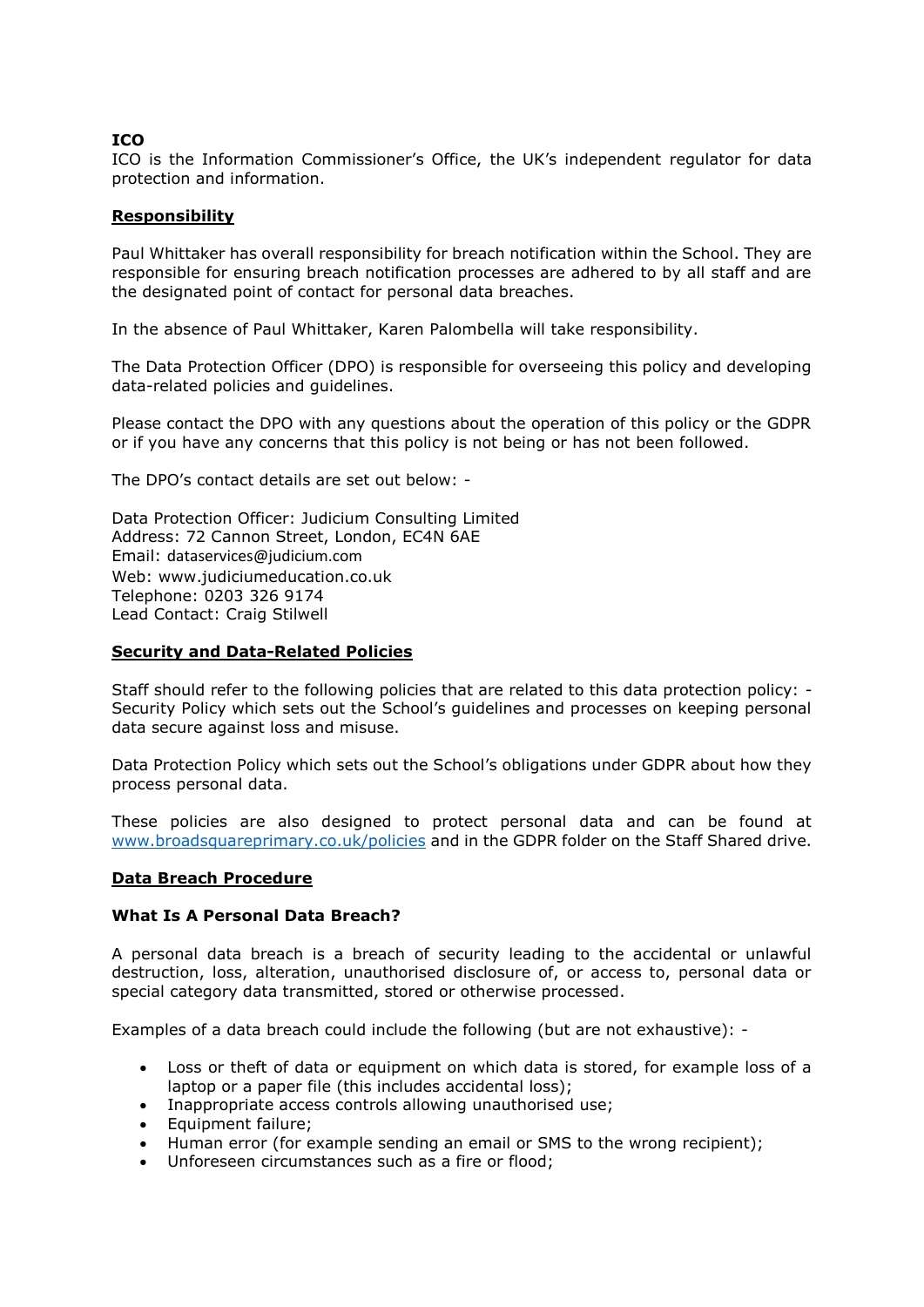Hacking, phishing and other "blagging" attacks where information is obtained by deceiving whoever holds it.

# **When Does It Need To Be Reported?**

The School must notify the ICO of a data breach where it is likely to result in a risk to the rights and freedoms of individuals. This means that the breach needs to be more than just losing personal data and if unaddressed the breach is likely to have a significant detrimental effect on individuals.

Examples of where the breach may have a significant effect includes: -

- potential or actual discrimination;
- potential or actual financial loss;
- potential or actual loss of confidentiality;
- risk to physical safety or reputation;
- exposure to identity theft (for example through the release of non-public identifiers such as passport details);
- the exposure of the private aspect of a person's life becoming known by others.

If the breach is likely to result in a high risk to the rights and freedoms of individuals then the individuals must also be notified directly.

# **Reporting A Data Breach**

If you know or suspect a personal data breach has occurred or may occur which meets the criteria above, you should: -

- Complete a data breach report form (which can be obtained from the school office);
- Once completed please give the form to either Paul Whittaker or Karen Palombella and inform the Headteacher.

Where appropriate, you should liaise with your line manager about completion of the data report form. Breach reporting is encouraged throughout the school and staff are expected to seek advice if they are unsure as to whether the breach should be reported and/or could result in a risk to the rights and freedom of individuals. They can seek advice from their line manager, Paul Whittaker or the DPO.

Once reported, you should not take any further action in relation to the breach. In particular you must not notify any affected individuals or regulators or investigate further. Paul Whittaker will acknowledge receipt of the data breach report form and take appropriate steps to deal with the report in collaboration with the DPO.

#### **Managing and Recording The Breach**

On being notified of a suspected personal data breach, Paul Whittaker will inform the headteacher and chair of Governors and notify the DPO. Collectively they will take immediate steps to establish whether a personal data breach has in fact occurred. If so they will take steps to:-

- Where possible, contain the data breach:
- As far as possible, recover, rectify or delete the data that has been lost, damaged or disclosed;
- Assess and record the breach in the School's data breach register;
- Notify the ICO;
- Notify data subjects affected by the breach;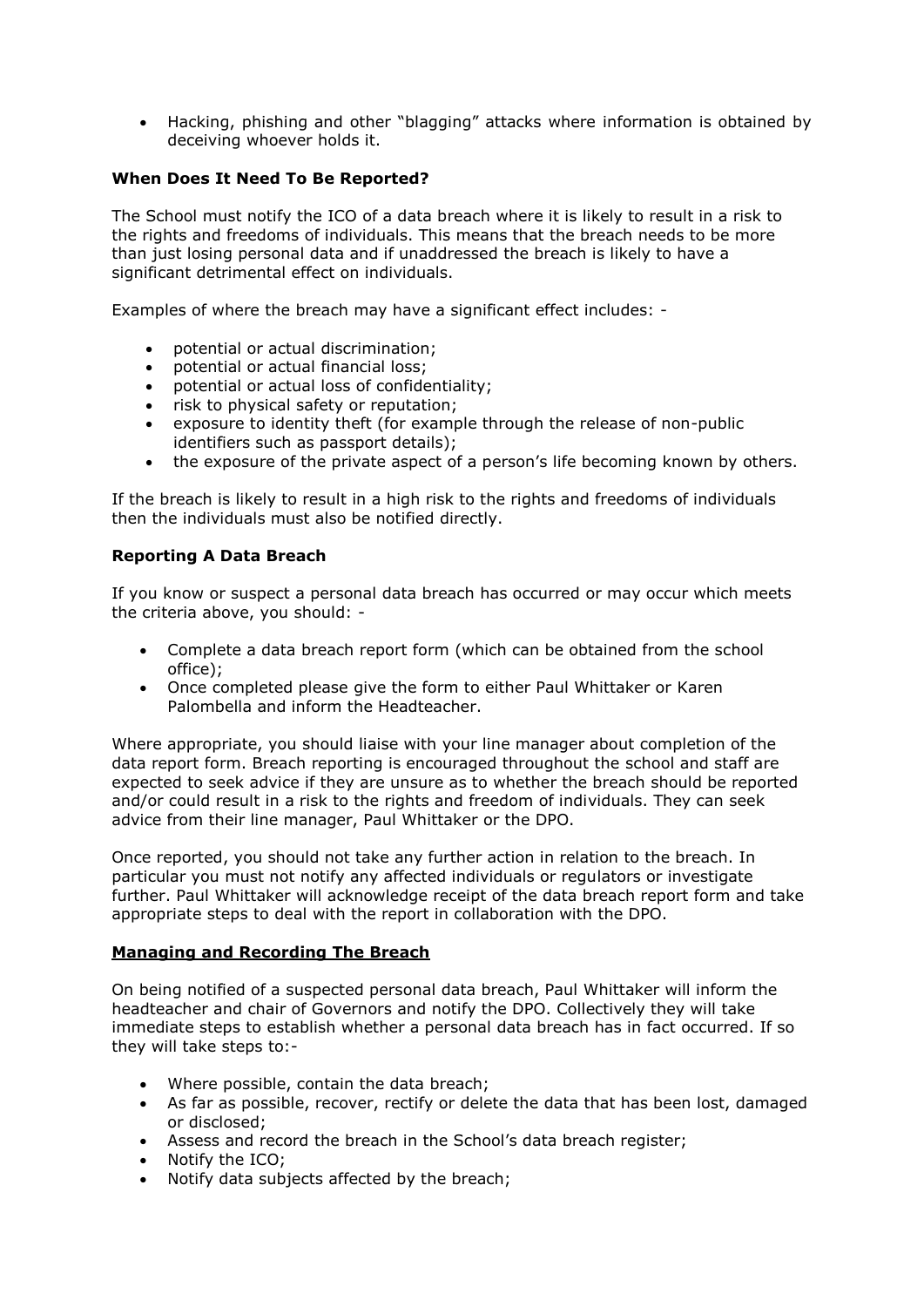- Notify other appropriate parties to the breach;
- Take steps to prevent future breaches.

# **Notifying the ICO**

Paul Whittaker will notify the ICO when a personal data breach has occurred which is likely to result in a risk to the rights and freedoms of individuals.

This will be done without undue delay and, where possible, within 72 hours of becoming aware of the breach. The 72 hours deadline is applicable regardless of school holidays (I.e. it is not 72 working hours). If the School are unsure of whether to report a breach, the assumption will be to report it.

Where the notification is not made within 72 hours of becoming aware of the breach, written reasons will be recorded as to why there was a delay in referring the matter to the ICO.

# **Notifying Data Subjects**

Where the data breach is likely to result in a high risk to the rights and freedoms of data subjects, Paul Whittaker will notify the affected individuals without undue delay including the name and contact details of the DPO and ICO, the likely consequences of the data breach and the measures the School have (or intended) to take to address the breach.

When determining whether it is necessary to notify individuals directly of the breach, Paul Whittaker will co-operate with and seek guidance from the DPO, the ICO and any other relevant authorities (such as the police).

If it would involve disproportionate effort to notify the data subjects directly (for example, by not having contact details of the affected individual) then the School will consider alternative means to make those affected aware (for example by making a statement on the School website).

#### **Notifying Other Authorities**

The School will need to consider whether other parties need to be notified of the breach. For example: -

- Insurers;
- Parents;
- Third parties (for example when they are also affected by the breach);
- Local authority;
- The police (for example if the breach involved theft of equipment or data).

This list is non-exhaustive.

#### **Assessing The Breach**

Once initial reporting procedures have been carried out, the school will carry out all necessary investigations into the breach.

The school will identify how the breach occurred and take immediate steps to stop or minimise further loss, destruction or unauthorised disclosure of personal data. We will identify ways to recover correct or delete data (for example notifying our insurers or the police if the breach involves stolen hardware or data).